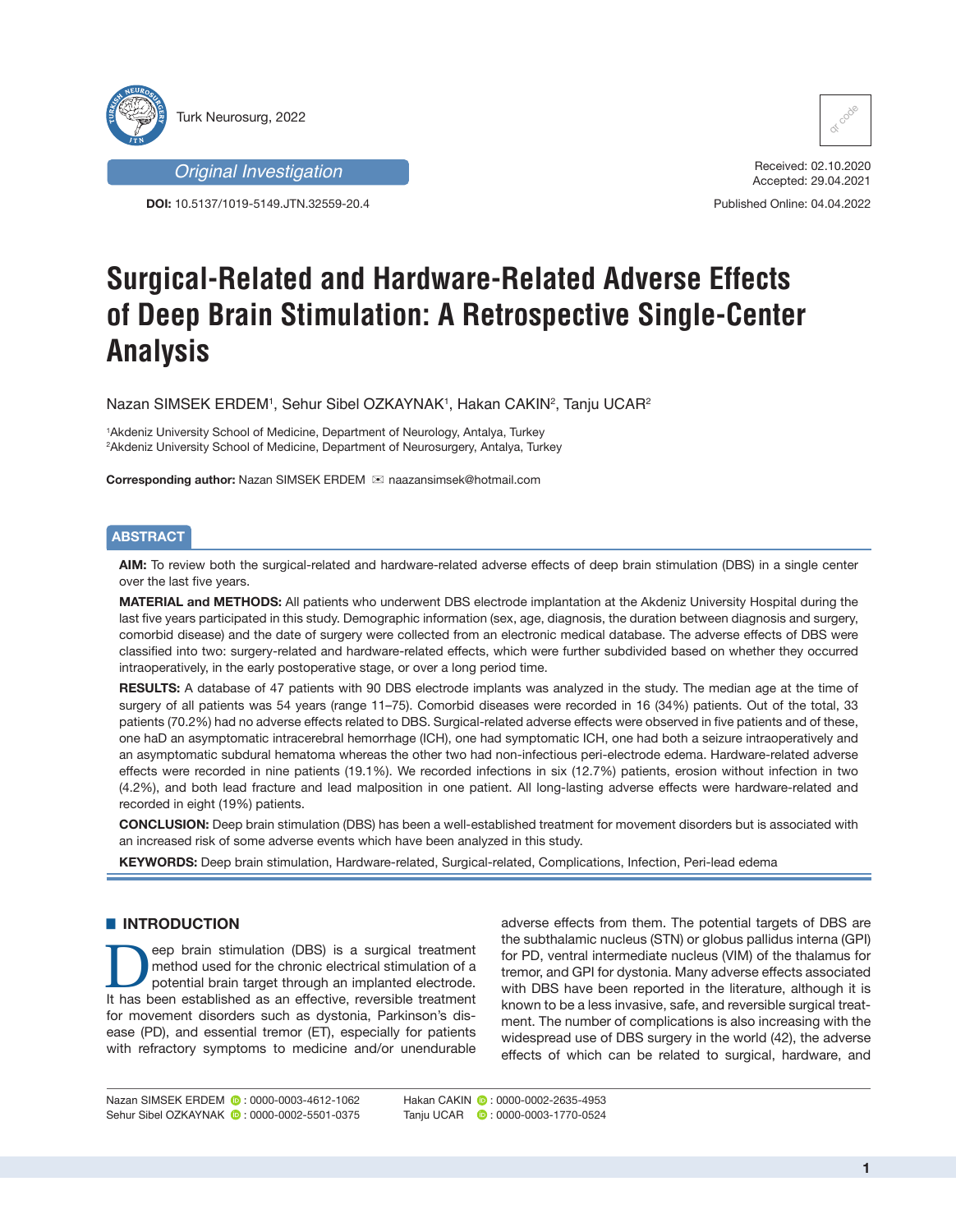stimulation. Surgical-related and hardware-related complications can cause serious morbidity and mortality, while stimulation-related adverse effects can be eliminated by turning the stimulation off or changing the stimulation program. The most common surgical adverse effects of DBS have been reported as asymptomatic or symptomatic intracranial hemorrhage (ICH) (15,17,28). The hardware involved in DBS consists of parts containing an internal pulse generator (IPG), multi-contact intracranial lead, and connector or extension cable. The effects related to any part of the hardware and/or body part in direct contact with them are classified as hardware-related adverse effects. Infections, lead fracture, skin erosion with or without infection, and IPG malfunction are the most common hardware-related complications from the procedure (8,21,25). This study was to report the surgical-related and hardware-related adverse effects of DBS in a single center over the last five years.

### █ **MATERIAL and METHODS**

This retrospective study was approved by the University of Akdeniz Ethics Committee (KAEK-561). All participants signed their informed consent for data collection during the follow-up visits. All patients who underwent DBS electrode implantation at the Akdeniz University Hospital during the five years from March 2015 to June 2020 participated in this study. All surgeries were performed by the same neurosurgeon (T.U). Demographic information (sex, age, diagnosis, the duration between diagnosis and surgery, comorbid disease) and the date of surgery were collected from an electronic medical database. The Unified Parkinson's Disease Rating Scales (UPDRS) were recorded of the patients with PD before DBS and six months after the surgery. Before surgery, subjects with PD were tested on and off the levodopa medication condition. On medical condition was accepted as at least an hour after taking their usual levodopa dose while the off medical condition was accepted as at least 12 hours without taking their anti-Parkinson medications. PD patients were evaluated with the UPDRS again six months after surgery in both the on and off medical conditions when the DBS stimulators were on.

The adverse effects of DBS were classified into surgery-related adverse effects which were directly due to the procedure and hardware-related adverse effects which were due to any parts of the hardware and/or body parts (e.g., skin, brain) in direct contact with them. Subsequently, these effects were subdivided based on when they occurred: intraoperative, early postoperative stage (within one month of the operation), or long term (at least one month after implantation).

For infection adverse effects, the location of the infection and culture results were collected. The management of infections related to DBS, including antibiotic treatment, local surgical repairment, and removal of hardware, was also examined.

## **Surgical Procedure**

Contrast-enhanced T1 and T2-weighted magnetic resonance images (MRI) were taken one day before the surgery. The target selection for the placement of the contacts was performed at the level of maximal rubral diameter (around 5mm below the

AC-PC plane) using commercially available planning software (Framelink 5, Medtronic, Minneapolis). We carefully planned the DBS lead trajectory to prevent the DBS leads from passing through the blood vessels, sulci, or ventricles. The entry point was defined at or behind the coronal suture. Our targets were GPI in dystonic patients, bilateral STN in all PD, and VIM in all patients with tremors.

On the morning of the operation, the Leksell Stereotactic G-frame (Elekta Instrument AB, Stockholm) was placed on the patient's head under local anesthesia. The patient's noncontrast brain tomography (CT) with a slice thickness of 1 mm was taken and CT images were transferred to the planning software to be fused to the MRI images. These images were coordinated to the system of the Leksell G-frame (Elekta Instrument AB, Stockholm). The target was defined with direct visualisation and then corrected with standard target coordinates. After local anesthesia, a curvilinear skin incision was made and a burr hole was created along the planned DBS lead trajectory. Microelectrode recording (MER) (Lead point, Medtronic Minneapolis,) was performed to ensure precise targeting. Macrostimulation on the target selected with MER was performed to evaluate if there were any adverse effects and/or improved symptoms associated with the stimulation. We implanted DBS electrodes (Lead model 3387 and 3389, Medtronic, Minneapolis, USA) in the determined area as the correct target under local anesthesia, except for two dystonia cases. The electrodes were secured in place with a skull fixation device (Medtronic burr hole cap or Stimloc device). On the same day of the DBS electrode implantation, after general anesthesia, IPGs (Activa PC Medtronic) were implanted in the subfascial layer of the pectoral muscles of 42 patients and abdominal muscles of five patients. The positions of the electrodes on post-operative CT scans were compared with preoperative MR images for correction. The DBS programming was initiated approximately one week after surgery.

#### **Statistical Analysis**

Quantitative data were presented with median value and range, and qualitative data presented as absolute numbers and percentages. In order to assess the difference between categorical variables, the chi-square test was employed. In the crosstabs, if the expected value was less than five in at least one cell, Fisher's exact test was used. The normal distribution of the data was examined using the Shapiro– Wilk normality test. The Mann–Whitney U test was applied to determine whether there was a statistically significant difference between the two independent groups. A value of p<0.05 was used to assess the significance for all statistical analyses. The statistical analysis was carried out with the IBM SPSS Version 21.0 (SPSS Inc., IL-USA) software.

## █ **RESULTS**

A database of 47 patients with 90 DBS electrode implants was analyzed in the study. Thirty (62%) of the patients were male and the median age of all patients at the time of surgery was 54 years (range 11–75). The participants consisted of 30 patients with PD, 13 with dystonia, three with rubral tremor,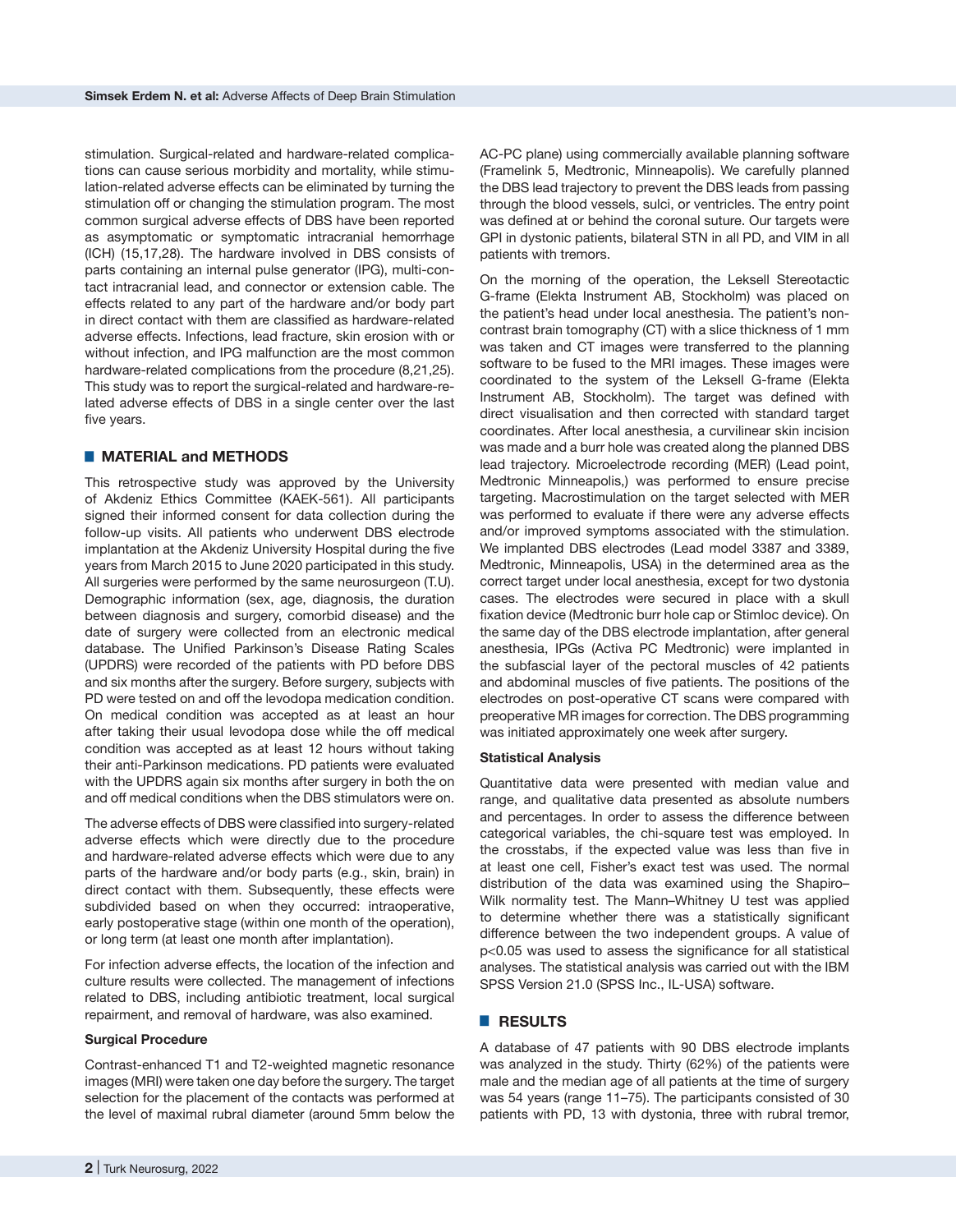| <b>Disease</b>         | Age<br>median | <b>Sex</b><br>female/male | <b>Disease duration</b><br>median (years) | <b>STN</b><br><b>Bil</b> | Vim<br>Uni | Vim<br>Bil | <b>GPI</b><br>Uni | <b>GPi</b><br>Bil |
|------------------------|---------------|---------------------------|-------------------------------------------|--------------------------|------------|------------|-------------------|-------------------|
| <b>PD</b><br>$n=30$    | 56            | 10/20                     | 10                                        | 30                       |            |            |                   |                   |
| Distoni<br>$n = 13$    | 38            | 5/8                       | 15                                        |                          |            |            |                   | 12                |
| ET<br>$n=1$            | 75            | Male                      | 30                                        |                          |            |            |                   |                   |
| Rubral tremor<br>$n=3$ | 35            | 2/1                       | 6                                         |                          | 3          |            |                   |                   |

**Table I:** Demographic Features and Diagnoses of Patients and Targets of Implantation

*PD: Parkinson's Disease, ET: Essential tremor, STN: Subthalamic nucleus, GPI: Globus pallidus interna,VIM: Ventral intermediate nucleus, Bil: Bilateral, Uni: Unilateral.*

**Table II:** All Adverse Events of the Patients

| <b>Adverse events</b>             | $n \ (\%)$ |
|-----------------------------------|------------|
| Symptomatic ICH                   | 1(2.1)     |
| Asymptomatic ICH                  | 1(2.1)     |
| Subdural hemorrhage               | 1(2.1)     |
| Perielectrode edema               | 2(2.1)     |
| Infection                         | 6(12.7)    |
| Frosion without infection         | 2(4.2)     |
| Lead fracture and lead malpositon | 1 (2.1)    |
|                                   |            |

*ICH: Intracerebral haemorrhage.*

and one with ET. The median follow-up period was 28 months (range 6–71).

The median age of the patients with PD at the time of implantation of DBS was 56 years (r: 40–70) and the mean duration time between the diagnosis and surgery was ten years. The PD subjects had a comparable UPDRS part III (motor score), with  $30.2 \pm 7.1$  and  $64.1 \pm 19.4$  at the baseline and 18.6  $\pm$  9 and 36.7  $\pm$  18 six months after the DBS surgery when the DBS stimulators were on (on and off levodopa medical conditions, respectively).

At the time of DBS implantation, the median age of the patients with dystonia was 38 and two of these dystonic patients were under 18. Eight of the dystonic patients had generalised dystonia. Secondary dystonia was recorded in six (46.1%) patients; one with pantothenate kinase-associated neurodegeneration (PKAN), three with cerebral palsy, one with drug-induced Pisa syndrome, and one with a history of cardiac arrest due to using Bonzai. Two dystonic patients with cerebral palsy additionally had baclofen pumps due to spasticity. In the dystonic patient group, the median period between the diagnosis and implantation of DBS was 15 (r:3- 37) years. The patients with rubral tremors had a history of post-traumatic or spontaneous ICH and, thus, unilateral

VIM DBS was performed in these patients. In the group of patients with rubral tremors, the median age at surgery and the period between the diagnosis and surgical process was 35 and six years respectively. The bilateral VIM-DBS implantation was performed in a 75-year-old male patient with ET. Table I presents details of the demographic features and diagnoses of the patients and targets of implantation.

Comorbid diseases were recorded in 16 (34%) patients, out of whom six had a history of epilepsy, two had a history of diabetes mellitus, three had a history of hypothyroid, three had a history of coroner artery disease, and two had chronic obstructive lung disease.

Thirty-three patients (70.2%) had no adverse effects related to DBS. Surgical-related adverse effects were observed in five patients while hardware-related adverse effects were recorded in nine (19.1%). Intraoperative period adverse effects were found in only one patient while adverse effects at the early postoperative stage were detected in six (14.2%) patients: five of them surgery-related, the other hardware-related. All longlasting adverse effects were hardware related and recorded in eight (19%) patients. All surgical and hardware-related adverse effects of the patients were summarised in Table II.

#### **Surgical-Related Adverse Effects**

#### **C***erebral Hemorrhage*

One 60-year-old-female patient with dystonia had symptomatic ICH which resulted in death. The patient had a history of using a new oral anticoagulation drug because of atrial fibrillation, which was discontinued three days before the surgery. On the day after the surgery, the patient started to use the new oral anticoagulant without the knowledge of the clinician. Her CT scan on postoperative day one revealed no bleeding (Figure 1A). Two days after surgery, she developed a generalised epileptic seizure first and then went into a coma. Her CT depicted a bilateral hemorrhage around the electrode (Figure 1B). She subsequently underwent surgery for hematoma evacuation and decompression. However, she died due to high intracranial pressure.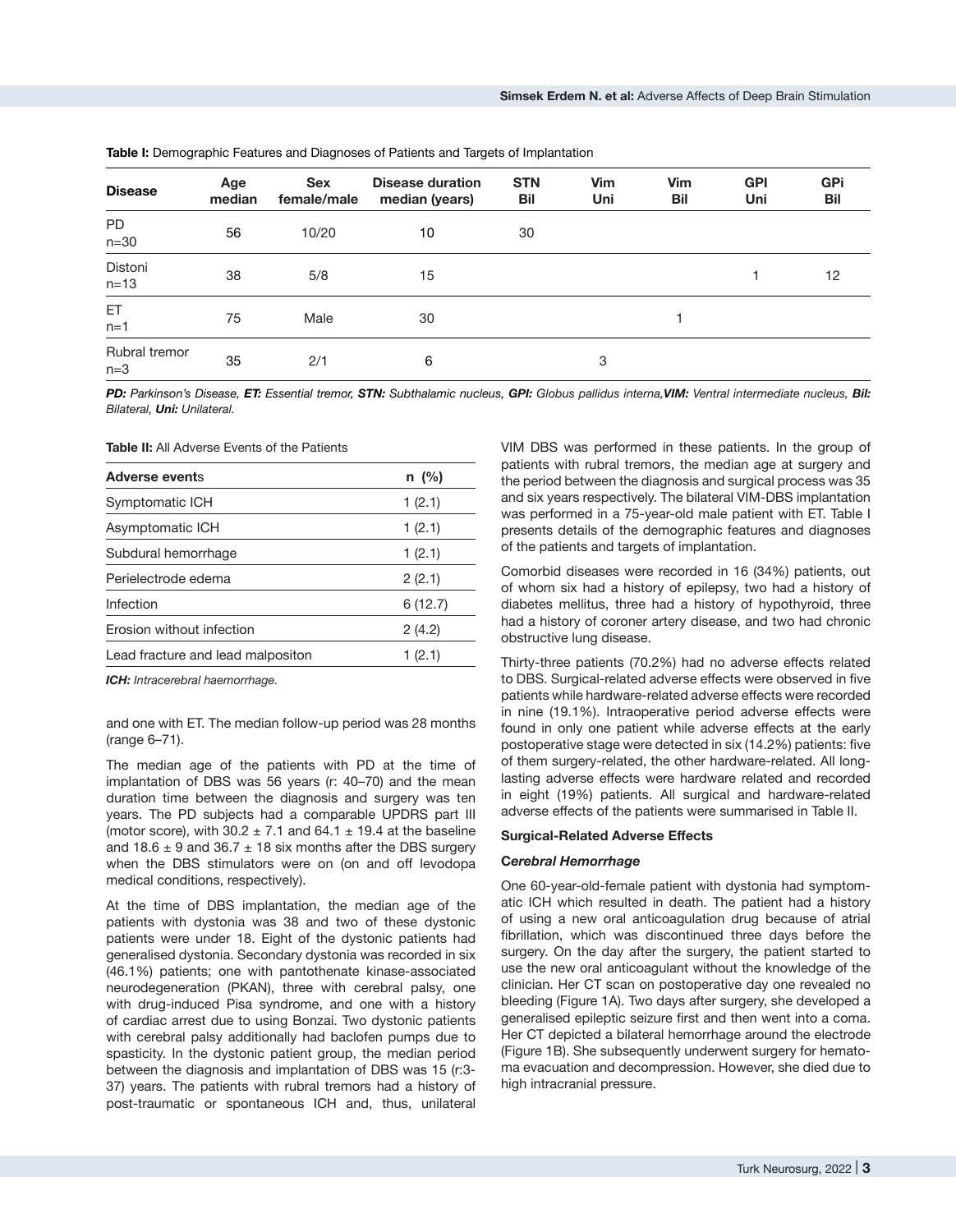Asymptomatic ICH was observed in one patient with dystonia, a 15-year-old male, who had a small hemorrhage around the unilateral electrode on the postoperative control CT.

Another patient, a 67-year-old male with no history of epileptic seizures, developed an epileptic seizure when macro stimulation was performed to evaluate the last electrode intraoperatively. His epileptic seizure discontinued with midazolam, after which the DBS electrode was implanted in the target location with MER. CT was performed immediately after the surgery was completed. His first postoperative CT revealed pneumocephalus (Figure 2A). He had no new or worsening symptoms upon neurologic examination after the surgery and control CT scans were performed to check for any increase in the pneumocephalus. He was discharged with a baseline neurological examination and stable control CT scans. Three weeks after the DBS surgery, to check for pneumocephalus, CT was performed again and showed a bilateral subdural hematoma (Figure 2B). There was no sign of ventricular compression on the CT scan. He had no new or worsening findings on neurological examination and control CT scans over the following three weeks. However, at the end of three weeks, this subdural hematoma increased and was surgically evacuated with burr holes. The CT scan after

subdural hematoma evacuation did not exhibit any change in the electrodes' location from the target point.

### **Non-Infectious Peri-Electrode Edema**

The first case, a 75-year-old male with ET, underwent implantation of a bilateral VIM-DBS electrode. A postoperative CT scan depicted no abnormalities and the patient was discharged with a baseline neurological examination. He presented to the emergency department two weeks after the DBS surgery with focal motor status epilepticus, which was characterized by the repetitive tonic-clonic activity of the left arm and face without alteration of mental function. After treatment of 10 mg diazepam, his epileptic seizure was discontinued and his neurological examination revealed no focal neurological deficits. His CT revealed a subtle hypodensity around the right DBS electrode near the entry site. A gadolinium-enhanced MRI was taken to evaluate the different etiologies of seizure and rule out the other reasons such as infection or infarction. This presented a wide abnormal T1 hypointense, T2 hyperintense area in the white matter in the electrode tracing in the right frontal lobe without contrast enhancement and diffusion restriction (Figure 3). He was discharged with an anti-epileptic drug and instructed to take low-dose oral steroids for a short period. A control CT scan



**Figure 1: A)** Axial CT scan slice showing no bleeding. **B)** Two days after surgery, an axial CT scan slices showing bilateral hemorrhage around the electrode.



**Figure 2: A)** An axial CT scan slice presenting pneumocephalus in the bilateral frontal area. **B)** An axial CT scan slice showing bilateral chronic subdural hemorrhage.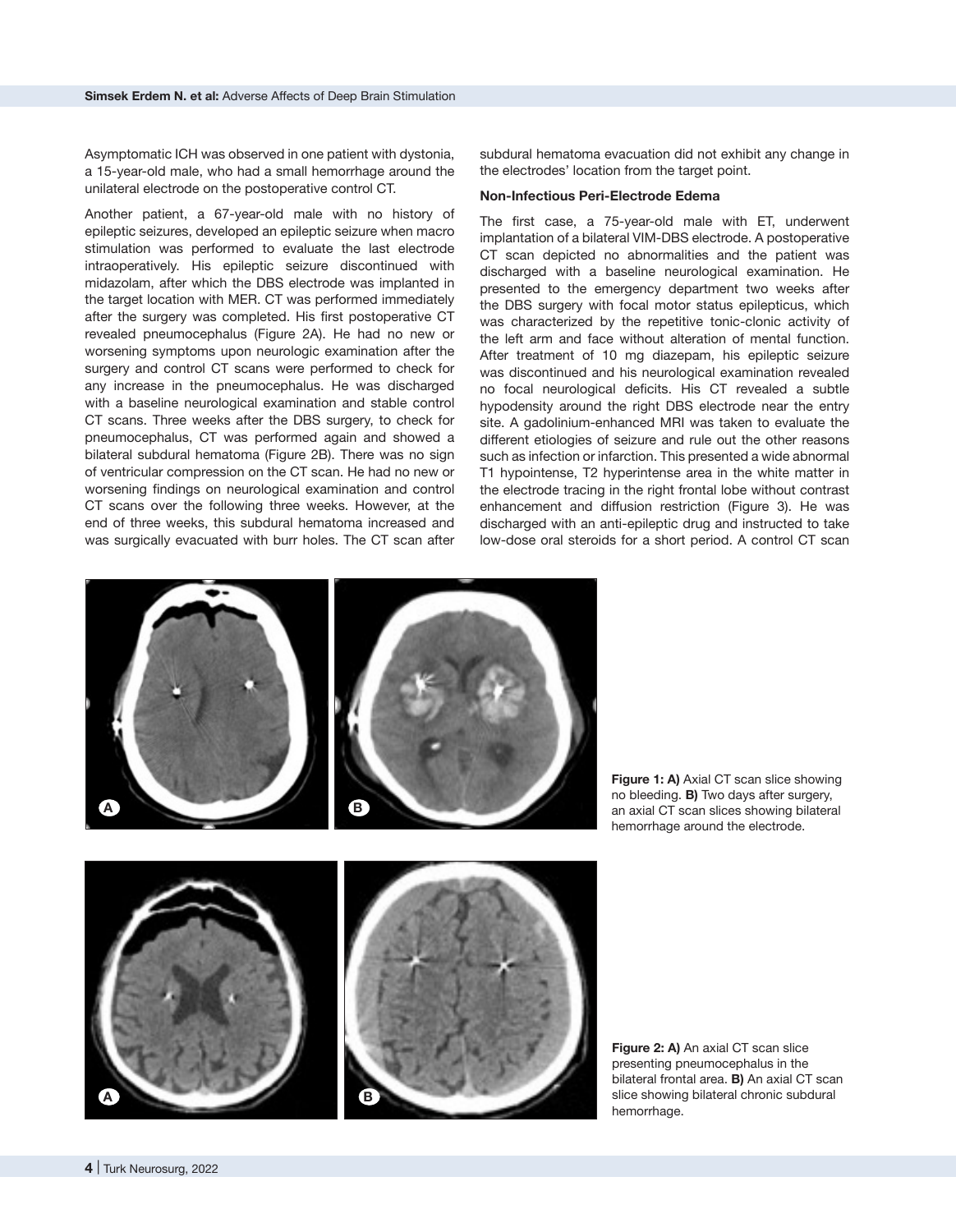one week later confirmed the decreased edema around the DBS electrode. He had no recurrent epileptic seizures and the anti-epileptic drug was discontinued.

The second case, a 54-year-old female with PD, underwent implantation of a bilateral STN-DBS electrode. The patient was discharged three days after surgery with a baseline neurological examination. Five days after the surgery, she presented to the emergency department complaining of a weakness in her left arm and leg, hallucinations, and confusion. On neurological examination, it was found that she had left central facial paralysis, left side hemiparesis, and right eye ptosis. Her MR showed T2 FLAIR hyperintensity in the left frontal lobe, the left lentiform nucleus, capsular interna, and left section of the mesencephalon without contrast enhancement (Figure 4). She had no signs or symptoms of infection and was treated for a short time with low-dose oral steroids. Her clinical symptoms improved within a few days.



**Figure 3:** T2 Flair MRI showing large edema surrounding the right electrode.

## **Hardware-Related Adverse Effects**

#### *Infection*

The most prevalent hardware-related adverse effect was infection, which occurred in six (12.7%) patients. All superficial and/or deep infections which required surgical procedures or were managed with antibiotic drugs were included. The median age of the patients with infections associated with hardware was 55 years and the median infection symptom onset time after surgery was five months. There was no significant difference between the patients with and without infection regarding age and sex (p=0.8, p=0.3, respectively).

Infection during the early postoperative stage developed in only one patient -a 60-year-old-male, with PD and was managed with only intravenous antibiotics. In two patients (4.2%), IPG required removal due to recurrent infection at the IPG site and was not reimplanted. For the first case, a 44-yearold male with PD had a history of type 2 diabetes mellitus and required the removal of the IPG six months after surgery due to recurrent infections and/or erosions. In the second case, a 31-year-old male – with cerebral palsy and generalized dystonia in addition to a baclofen pump – developed recurrent infections at both the baclofen pump and IPG sites. He needed the removal of the IPG one year after surgery. Three patients (6.3%) required local surgical repair due to infection. The most frequent bacteria were Staphylococcus aureus and the others were Micrococcus luteus, Pseudomonas aeruginosa, Citrobacter freundii, Moraxella species, and Staphylococcus coagulase – negative in culture results of these patients. Table III displays the demographic features, diagnosis, culture results, and management of the patients who developed infections associated with hardware.

## *Erosion without infection*

A skin erosion without infection was observed in the site around IPG of a patient, a 60-year-old male with PD, 19 months after surgery. The other skin erosion without infection occurred in the burr hole side of a patient, a 62-year-old female, due to trauma. Surgical repair was performed on both patients.



Figure 4: T2 Flair MRI depicting hyperintensity in the left frontal lobe, the left lentiform nucleus, capsular interna, and left section of the mesencephalon.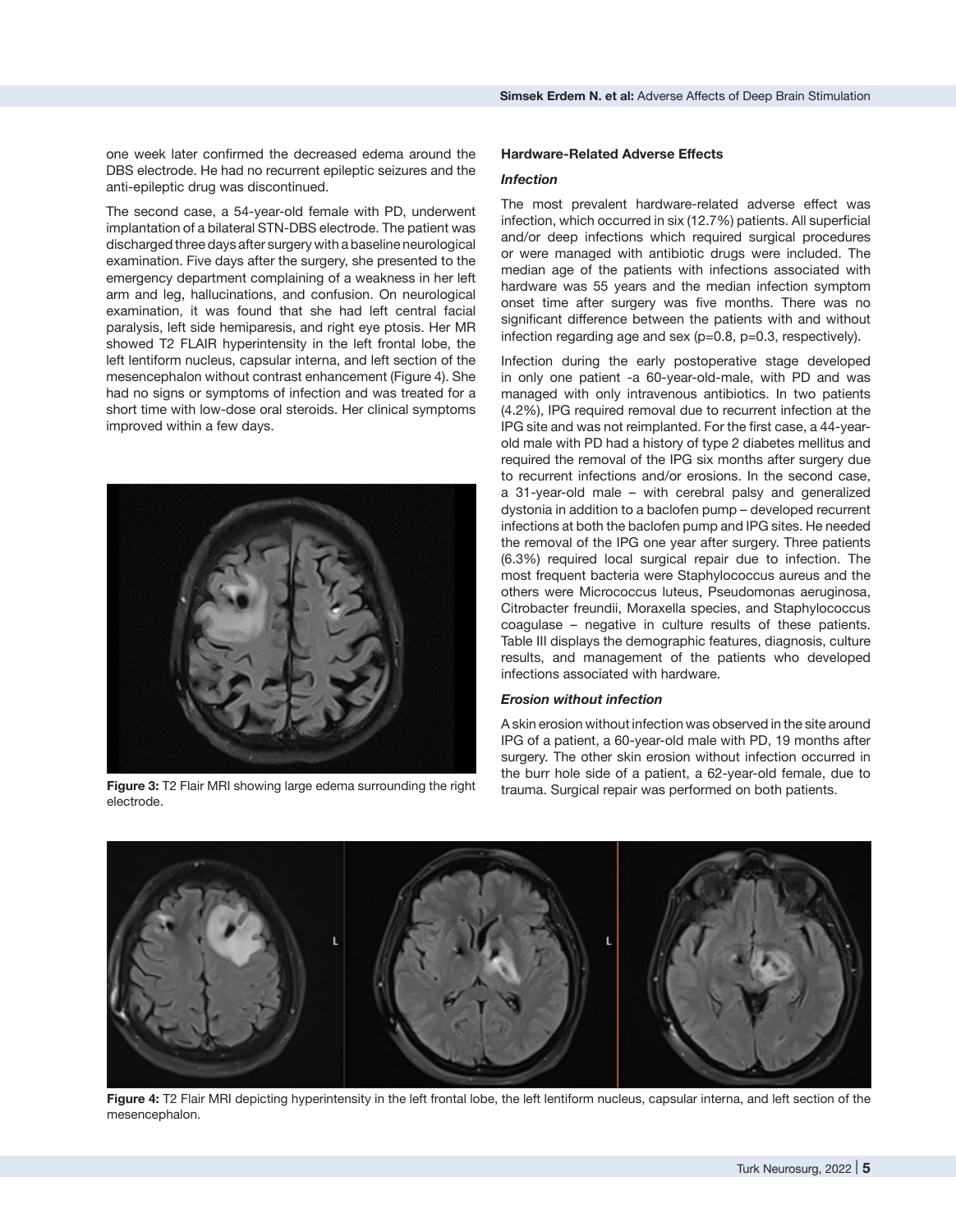| <b>Patient</b> | Age,<br>years | <b>Comorbid</b><br>disease  | <b>Disease</b> | Target         | Symptom<br><b>Onset of infection</b><br><b>Months</b> | Management                            | <b>Culture results</b>                        |  |
|----------------|---------------|-----------------------------|----------------|----------------|-------------------------------------------------------|---------------------------------------|-----------------------------------------------|--|
| 1              | 27            | Cerebral<br>palsy           | Distoni        | <b>Bil GPI</b> | 2                                                     | Removal of system                     | Micrococcus luteus,<br>Pseudomonas aeruginosa |  |
| 2              | 44            | <b>Diabetes</b><br>mellitus | <b>PD</b>      | <b>Bil STN</b> | 2                                                     | Removal of system                     | Staff Aerus,<br>Citrobacter freundi           |  |
| 3              | 63            | no                          | <b>PD</b>      | <b>Bil STN</b> | 10                                                    | Ab treatment, surgical<br>repairment  | no                                            |  |
| 4              | 41            | no                          | <b>PD</b>      | <b>Bil STN</b> | 2                                                     | Ab treatment, surgical<br>re-pairment | <b>Staff Aerus</b>                            |  |
| 5              | 64            | no                          | <b>PD</b>      | <b>Bil STN</b> | 12                                                    | Ab treatment, surgical<br>re-pairment | Moraxella species,<br>Staff aerus             |  |
| 6              | 60            | no                          | <b>PD</b>      | <b>Bil STN</b> |                                                       | Ab treatment                          | Staphylococcus<br>coag negative               |  |

**Table III:** Demographic Features, Culture Results and Management of the Patients Who Developed Hardware-Related Infection

*Ab treatment: Antibiotic treatment, Bil STN: Bilateral subthalamic nucleus, Bil GPI: Bilateral globus pallidus interna.*

#### *Electrode Malposition and Lead Fracture*

A patient - a 60-year-old male- with PD, underwent bilateral STN-DBS implantation, following which his postoperative CT and preoperative MR imaging fusion depicted left electrode malposition. During revision surgery for the malposed electrode, lead fracture occurred as a complication. Then the third operation was performed to revise the lead fracture.

### █ **DISCUSSION**

In the present study, we evaluated the frequency and risk factors of surgery- and hardware-related adverse effects of DBS in our center. In our series, most (70.2%) of the patients had no surgery-related and/or hardware-related adverse effects. Unfortunately, one serious complication that caused mortality was observed. In the present study, the infection was the most prevalent DBS-related adverse effect. Two patients (4.2%) had very severe recurrent infections which were cured by removing the hardware system. In the literature, previous studies stated a very different prevalence of infections related to DBS ranging from 0% to 15.2% in patients who underwent the surgery (1,4,5,7,14,33,36,40,41). These varying hardwarerelated infection frequencies may depend on the variability of infection definitions and criteria, surgical techniques, use of prophylactic antibiotics in the perioperative and postoperative period, the follow-up period, and the number of patients in the studies. In some studies, the prevalence of hardware-related infection is calculated solely by the number of patients, while others are calculated by the number of surgical procedures. In the extant literature, some have included all superficial and/ or deep infections related to hardware (4,5,7,14,36) whereas others have included only hardware-related deep infections which required surgical repair (31,37,40). Sillay et al. reported a 4.5% incidence of hardware-related infections requiring further surgery in a large series of patients who underwent DBS

surgery (40). Piacentino et al. reported an 8.5% prevalence of hardware-related deep infections requiring further surgery (37).

In our institution, every patient received intravenous cefuroxime intraoperatively and continued to use antibiotics during the week after surgery. We reviewed the studies investigating the risk and treatment of infections related to hardware. Bhatia et al. found that the use of vancomycin and bag-attached gentamicin instead of cefuroxime for antibiotic prophylaxis did not significantly reduce the proportion of hardware-related infections (4). Miller et al. have reported that the combination of the injection of a local solution containing neomycin and polymyxin into the surgical wound and intravenous (cefazolin 1–2 g ) or vancomycin (1 g) antibiotic therapy may reduce the rates of hardware-related deep infections (31). Hamani et al. reviewed the literature, including ten studies, and found a mean hardware-related infection rate of 6.1% (22), stating that most DBS-related infections were managed by hardware removal. Similarly, we had removed hardware because of resistant infections in two of our cases.

In the present study, erosion without infection which required further surgical repair was observed in two patients (4.2%). Additionally, we recorded one lead fracture case in this study. Jitkritsadakul et al. systematically reviewed 96 articles to conclude that the frequencies of lead fracture and skin erosions without infections were 1.5% and 0.48% respectively (25).

We recorded one serious symptomatic ICH (2% per patient) and one asymptomatic ICH (1.1% per electrode). We believe that this serious ICH developed due to the patient's use of new oral anticoagulation drugs in the early postoperative period without the knowledge of the clinician. In the literature, the prevalence of DBS-related ICH ranged from 0.6% to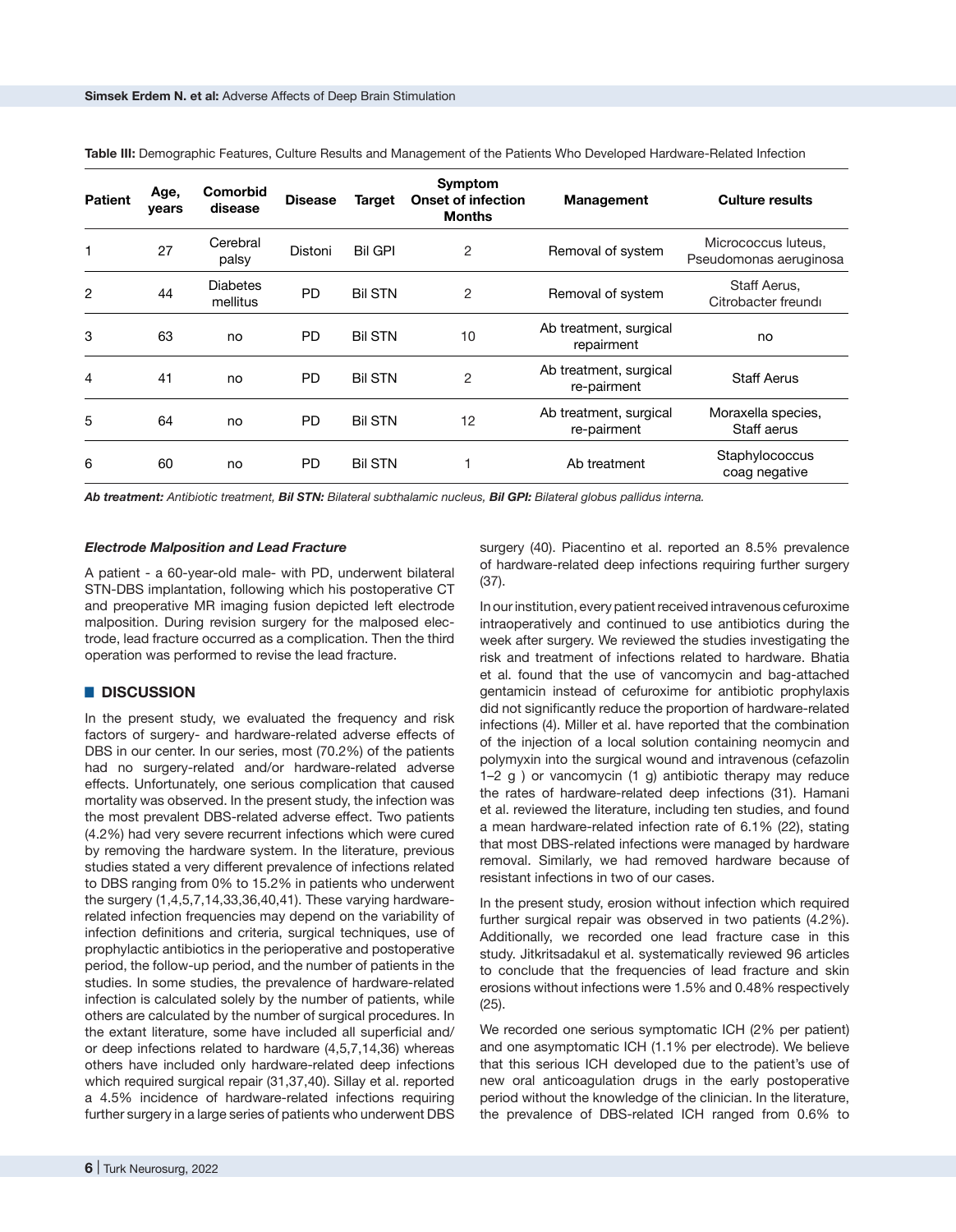3.5% per electrode (3,6,20,30,39,44). A previous study with a large number of case series reported that the frequency of symptomatic ICH and asymptomatic ICH was 1.1% and 0.5% per patient respectively (15). Another recent study revealed that the frequency of ICH after DBS surgery was 4.7% per patient (35). According to a few studies, the majority of ICH complications are preventable with meticulous stereotactic planning to evade blood vessel by high-resolution MRI (28, 32, 35). Many studies have reported that MER may be associated with an increased risk of intracerebral hemorrhage (6,7,30,36,37). However, a study reported that the risk of hemorrhagic complications due to MER was very low (3). In our series, we preferred two or three microelectrode insertions to avoid this complication. Planning the electrode trajectory very carefully, avoiding the sulcus, blood vessel, and ventricles, and performing high-resolution MR with contrast agent in all patients are extremely important points at this stage. In our series, the rates of symptomatic and asymptomatic DBSrelated ICH were not higher than in the literature. A chronic subdural hematoma in one patient was recorded one month after the placement of bilateral STN-DBS. The frequency of subdural hemorrhage ranged from 0.3% to 1.8% per patient in the literature (3,6,19,26,34,43).

We recorded one (2.1%) intraoperative epileptic seizure in the present study. In the literature, the occurrence of epileptic seizures during DBS surgery ranged from 0.9% to 2.3% in patients (3,10,19,26,43). Six (12.7%) of our patients had a history of epilepsy before the surgery and they had no seizures during surgery or increased seizure frequency in the postoperative period.

In the present study, we observed unilateral non-infectious peri-electrode edema in around two of 90 DBS electrodes (2.2%) which occurred in the early postoperative period, causing transient neurological symptoms. The prevalence of peri-electrode edema after DBS surgery without infection and infarction ranged from 0.04% to 39% in the literature (2,11- 13,16,17,24,27,29,38). Peri-electrode edema can be observed as a symptomatic complication (2,11,12,16,18,24,27,29) or can be found during routine imaging in asymptomatic patients (13,17,38). Fenoy et al presented a 2.1 % incidence of peri-lead edema which caused acute clinical neurological presentations per electrode (16). Moreover, Ryu et al. have shown that 39% of patients had asymptomatic transient MRI signal changes within three months of DBS implantation (38). Englot et al. reviewed postoperative MR imaging of 133 patients who underwent DBS surgery and found a 6.3% frequency of abnormal T2 signal hyperintensity around the DBS lead per electrode. They also observed that only 26% of peri-lead edema caused clinical neurological symptoms (13). Borrelini and Ardolino evaluated brain MRI of 19 patients between seven and 20 days after DBS surgery and found that MRI showed peri-lead edema in all patients. They concluded that peri-electrode edema during the first seven to 60 days after DBS surgery is a prevalent, transient reaction and may not require treatment with corticosteroids (9). However, other studies recommended steroid therapy for the management of peri-lead edema (12,13,16). The pathophysiology of perilead edema also remains. Some authors have considered that a highly possible mechanism causing peri-lead edema is an immune reaction such as hypersensitivity and an allergic reaction to the surgery and/or to the DBS electrode (11,13,38). Post-mortem analysis of the patients who underwent DBS surgery within three months before death presented little tissue damage and a mild inflammatory reaction around the electrodes (23). However, Kim et al. have concluded that a mechanical breakdown of the blood-brain barrier during MER recordings may be a reason for the peri-lead edema (27). We think that there is still no consensus for the pathophysiology and management of peri-lead edema.

## █ **CONCLUSION**

Several adverse effects of DBS surgery were observed in the early postoperative stage and longer periods, although no adverse effects were found in most patients. The patients should be informed about all possible adverse effects of DBS surgery and they were closely followed up during each period. Furthermore, we believe that the clinician should always be careful about early detection and management of the adverse effects of DBS surgery.

## █ **ACKNOWLEDGMENTS**

We would like to thank Ms. Barbara Kılınç for making the English revisions of the article in her native language. We thank the patients for their cooperation.

## **E** AUTHORSHIP CONTRIBUTION

**Study conception and design:** NSE, HC, TU **Data collection:** NSE, TU

**Analysis and interpretation of results:** NSE, HC, SSO

**Draft manuscript preparation:** NSE, HC

**Critical revision of the article:** NSE, TU, HC

**Other (study supervision, fundings, materials, etc...):** NSE, TU

All authors (NSE, SSO, HC, TU) reviewed the results and approved the final version of the manuscript.

## █ **REFERENCES**

- 1. Abode-Iyamah KO, Chiang HY, Woodroffe RW, Park B, Jareczek FJ, Nagahama Y, Winslow N, Herwaldt LA, Greenlee JDW: Deep brain stimulation hardware-related infections: 10-year experience at a single institution. J Neurosurg 2018 (Online ahead of print)
- 2. Arocho-Quinones EV, Pahapill PA: Non-Infectious perielectrode edema and contrast enhancement following deep brain stimulation surgery. Neuromodulation 19:872-876, 2016
- 3. Beric A, Kelly PJ, Rezai A, Sterio D, Mogilner A, Zonenshayn M, Kopell B: Complications of deep brain stimulation surgery. Stereotact Funct Neurosurg 77(1-4):73-78, 2001
- 4. Bhatia R, Dalton A, Richards M, Hopkins C, Aziz T, Nandi D: The incidence of deep brain stimulator hardware infection: The effect of change in antibiotic prophylaxis regimen and review of the literature. Br J Neurosurg 25:625-631, 2011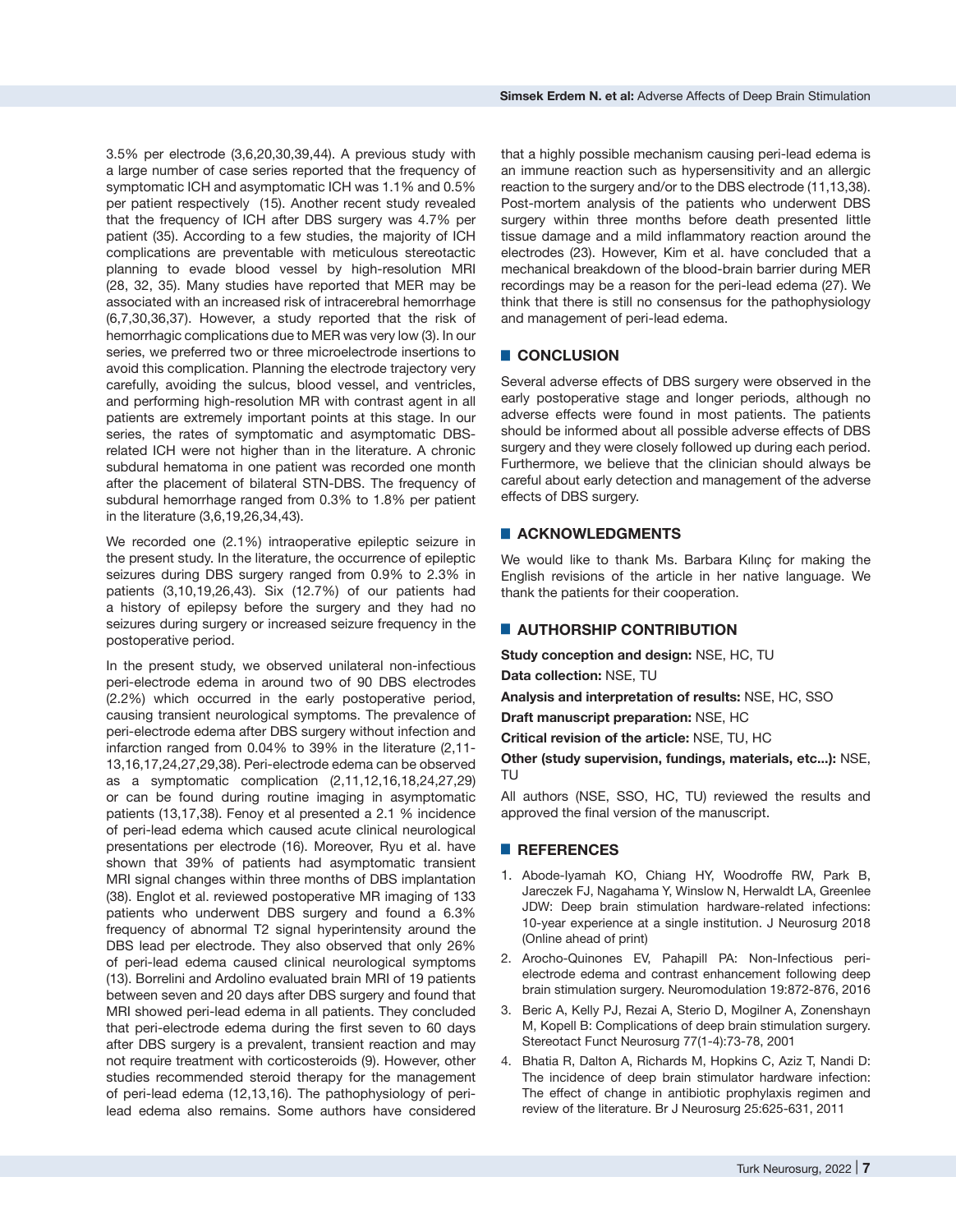- 5. Bhatia S, Zhang K, Oh M, Angle C, Whiting D: Infections and hardware salvage after deep brain stimulation surgery: A single-center study and review of the literature. Stereotact Funct Neurosurg 88:147-155, 2010
- 6. Binder DK, Rau GM, Starr PA: Risk factors for hemorrhage during microelectrode-guided deep brain stimulator implantation for movement disorders. Neurosurgery 56:722-732; discussion 722-732, 2005
- 7. Bjerknes S, Skogseid IM, Sæhle T, Dietrichs E, Toft M: Surgical site infections after deep brain stimulation surgery: Frequency, characteristics and management in a 10-year period. PLoS One 9:e105288, 2014
- 8. Blomstedt P, Hariz MI: Hardware-related complications of deep brain stimulation: A ten year experience. Acta Neurochirurgica 147:1061-1064; discussion 1064, 2005
- 9. Borellini L, Ardolino G , Carrabba G, Locatelli M, Rampini P, Sbaraini S, Scola E, Avignone S, Triulzi F, Barbieri S, Cogiamanian F: Peri-lead edema after deep brain stimulation surgery for Parkinson's disease: A prospective magnetic resonance imaging study. Eur J Neurol 26:533-539, 2019
- 10. Boviatsis EJ, Stavrinou LC, Themistocleous M, Kouyialis AT. Sakas DE: Surgical and hardware complications of deep brain stimulation. A seven-year experience and review of the literature. Acta Neurochirurgica 152:2053-2062, 2010
- 11. de Cuba CM, Albanese A, Antonini A, Cossu G, Deuschl G, Eleopra R, Galati A, Hoffmann CF, Knudsen K, Landi A, Lanotte MM, Marcante A, Mosch A, Pilleri M, Reich MM, Ricchi V, Rinaldo S, Romito LM, Saba FS, Sacristan HE, Schuurman PR, Trezza A, van den Munckhof P, Volkmann J, Zibetti M, Contarino MF: Idiopathic delayed-onset edema surrounding deep brain stimulation leads: Insights from a case series and systematic literature review. Parkinsonism Relat Disord 32:108-115, 2016
- 12. Deogaonkar M, Nazzaro JM, Machado A, Rezai A: Transient, symptomatic, post-operative, non-infectious hypodensity around the deep brain stimulation (DBS) electrode. J Clin Neurosci 18:910-915, 2011
- 13. Englot DJ, Glastonbury CM, Larson PS: Abnormal T2 weighted MRI signal surrounding leads in a subset of deep brain stimulation patients. Stereotact Funct Neurosurg 89:311-317, 2011
- 14. Fenoy AJ, Simpson RK Jr: Management of device-related wound complications in deep brain stimulation surgery. J Neurosurg 116:1324-1332, 2012
- 15. Fenoy AJ, Simpson RK Jr: Risks of common complications in deep brain stimulation surgery: Management and avoidance. J Neurosurgery 120:132-139, 2014
- 16. Fenoy AJ, Villarreal SJ, Schiess MC: Acute and subacute presentations of cerebral edema following deep brain stimulation lead implantation. Stereotact Funct Neurosurg 95:86-92, 2017
- 17. Fernández-Pajarín G, Sesar A, Ares B, Relova JL, Arán E, Gelabert-González M, Castro A: Delayed complications of deep brain stimulation: 16-year experience in 249 patients. Acta Neurochirurgica 159:1713-1719, 2017
- 18. Gerard CS, Metman LV, Pal G, Karl J, Sani S: Severe, symptomatic, self-limited unilateral dbs lead edema following bilateral subthalamic nucleus implantation: Case report and review of the literature. Neurologist 21:58-60, 2016
- 19. Goodman RR, Kim B, McClelland S 3rd, Senatus PB, Winfield LM, Pullman SL, Yu Q, Ford B, McKhann GM 2nd: Operative techniques and morbidity with subthalamic nucleus deep brain stimulation in 100 consecutive patients with advanced Parkinson's disease. J Neurol Neurosurg Psychiatry 77:12-17, 2006
- 20. Gorgulho A, De Salles AA, Frighetto L, Behnke E: Incidence of hemorrhage associated with electrophysiological studies performed using macroelectrodes and microelectrodes in functional neurosurgery. J Neurosurg 102:888-896, 2005
- 21. Hamani C, Lozano AM: Hardware-related complications of deep brain stimulation: A review of the published literature. Stereotact Funct Neurosurg 84:248-251, 2006
- 22. Hamani C, Richter E, Schwalb JM, Lozano AM: Bilateral subthalamic nucleus stimulation for Parkinson's disease: A systematic review of the clinical literature. Neurosurgery 62 Suppl 2:863-874, 2008
- 23. Henderson JM, Pell M, O'Sullivan DJ, McCusker EA, Fung VS, Hedges P, Halliday GM: Postmortem analysis of bilateral subthalamic electrode implants in Parkinson's disease. Mov Disord 17:133-137, 2002
- 24. Jagid J, Madhavan K, Bregy A, Desai M, Ruiz A, Quencer R, Landy HJ: Deep brain stimulation complicated by bilateral large cystic cavitation around the leads in a patient with Parkinson's disease. BMJ Case Rep 2015: bcr2015211470, 2015
- 25. Jitkritsadakul O, Bhidayasiri R, Kalia SK, Hodaie M, Lozano AM, Fasano A: Systematic review of hardware-related complications of deep brain stimulation: Do new indications pose an increased risk? Brain Stimul 10:967-976, 2017
- 26. Kenney C, Simpson R, Hunter C, Ondo W, Almaguer M, Davidson A, Jankovic J: Short-term and long-term safety of deep brain stimulation in the treatment of movement disorders. J Neurosurg 106:621-625, 2007
- 27. Kim JW, Hwang JH, Kim IK, Kim YE, Yang HJ, Ehm G, Kim HJ, Kim DG, Paek SH, Jeon BS: Acute brain reaction to DBS electrodes after deep brain stimulation: Chronological observation. Acta Neurochirurgica 155:2365-2371; discussion 2371, 2013
- 28. Kocabicak E, Temel Y: Deep brain stimulation of the subthalamic nucleus in Parkinson's disease: Surgical technique, tips, tricks and complications. Clin Neurol Neurosurg 115:2318-2323, 2013
- 29. Lefaucheur R, Derrey S, Borden A, Wallon D, Ozkul O, Gérardin E, Maltête D: Post-operative edema surrounding the electrode: An unusual complication of deep brain stimulation. Brain Stimul 6:459-460, 2013
- 30. Lyons KE, Wilkinson SB, Overman J, Pahwa R: Surgical and hardware complications of subthalamic stimulation: A series of 160 procedures. Neurology 63:612-616, 2004
- 31. Miller JP, Acar F, Burchiel KJ: Significant reduction in stereotactic and functional neurosurgical hardware infection after local neomycin/polymyxin application. J Neurosurg 110:247-250, 2009
- 32. Morishita T, Okun MS, Burdick A, Jacobson CE 4th, Foote KD: Cerebral venous infarction: A potentially avoidable complication of deep brain stimulation surgery. Neuromodulation 16:407-413; discussion 413, 2013